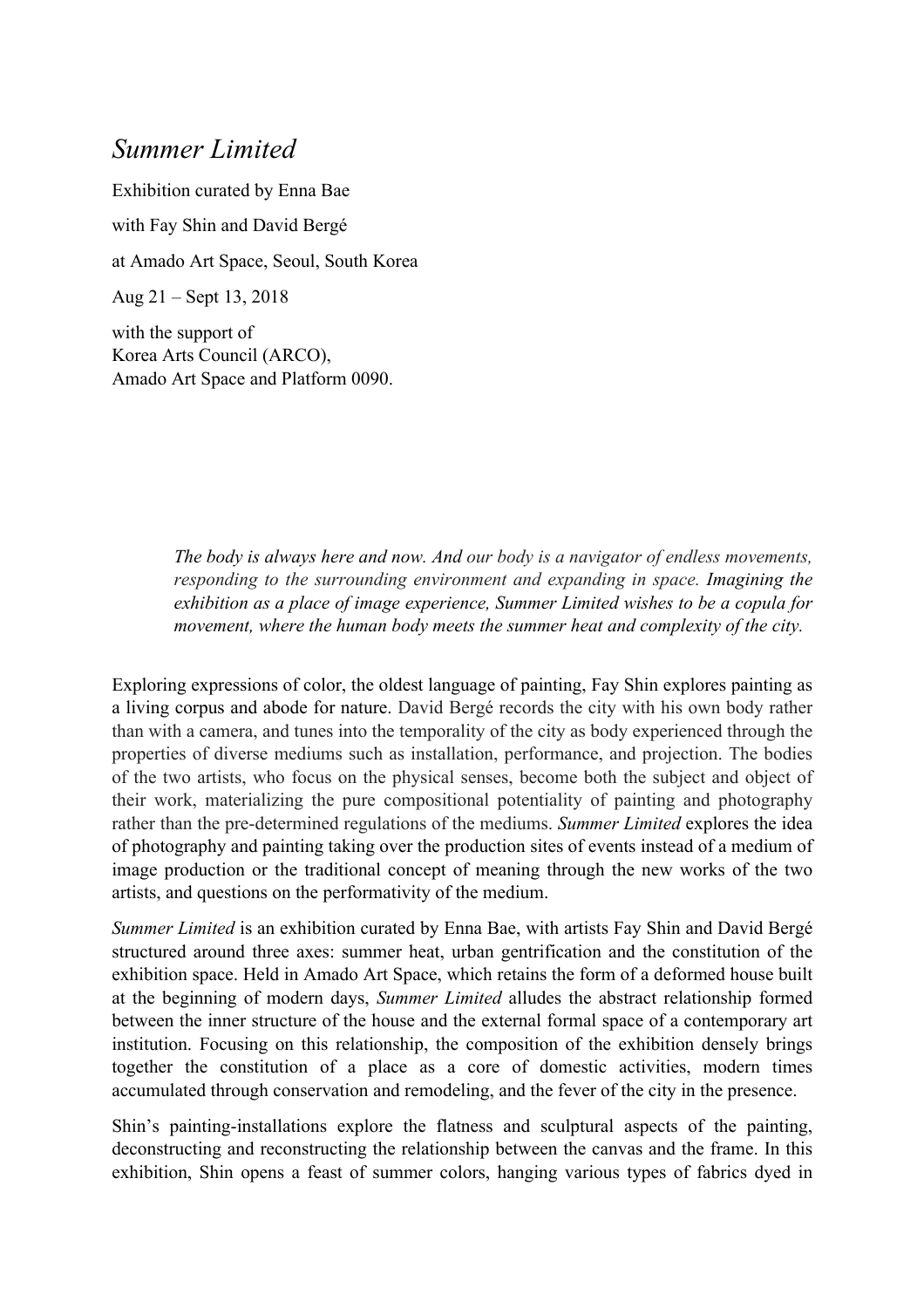summer limited flowers, fruits and sports drink over a brass grid structure on the ground floor, and gluing paper fragments, sprayed and splattered with water color paint, on the ceiling of a green house filled with mold. Her new works will lead the viewer through a dissolved space between the hanging colors in labyrinthine formations: developing the surface of painting as a corpus of liveness.

David Bergé, whose work journeys through the layers of time sensed between the camera and its subject, takes the visitors to the corridor in the basement of Amado Art Space which was once a street that cut through in between two houses. Bergé's contribution addresses the physicality of urban reality and heat. He creates an installation consisting of slices of urban textures in real scale, added as a composition to the textures already present in Amado Art Space. And, in a *Walk Piece*, visitors will be guided by Bergé to walk in silence through the urban surroundings of the art space, as a corporeal extension of the installation.

*Summer Limited* attempts to reveal the temporary, limited and thus alluring attributes of the cool fashionable images of summer limited editions. Inevitably here and now, limited editions have the life force that becomes stronger and more special when they become more limited, and are so exclusive to alienate even the subject of consumption at any given moment. Perhaps such destructive weakness of limited editions comes from the fact that it rejects the general supply and demand curve of economic principles, and rather exposes its most vulnerable part that's secured through reason. All objects produced in this day and age, bound to be temporary and specific, are inevitably limited, like the human fate that can last only by disappearing through constant self-renewal.

In the contemporary art trends that demand higher and newer technology in this unforgettable summer heat brought on by human civilization, *Summer Limited* puts down the tools to connect the fragments of the body to the summer heat, and discover the abstract status of their poise between skin and nerves, brain and pelvis, the sun and sweat.

**---**

**Fay Shin** integrates colors with the senses concentrated in the body through meditation (awareness), actions and waiting, depicting them on her painting-installations as living beings that respond to the surrounding environment. Dealing with the expressions of color, the oldest language in painting, Shin elegantly bring into

**David Bergé** practices photography through the lens of the body. Rather than employing only the optical application of the camera, his work revolves around the gaps in space and time that have emerged through the invention of photography. As the body experience is personal and subjective, his works appear and disappear through movement, sound, narrative and light. Bergé's work - taking the form of silent *Walk Pieces*, durational photo-installations, performances and publications - reveals and unfolds the layers and complexities of urban infrastructure. Traversing across what's public and private, the participants of this work experience time and awakening of the senses of their body becoming manifest through sweat and breaths, and eventually vanishing as other secretions. Bergé physically embodies the photographic desires to expand time through diverse mediums to open up time, such as performance, installation, narrative and projection, and questions ontology on photography by exposing the incomplete gap between time and space. Recent exhibitions have taken place at Extra City, Antwerp in Belgium; the State Museum of Contemporary Art, Thessaloniki in Greece; and the Archiv der Avantgarden, Staatliche Kunstsammlungen Dresden (SKD), Germany. Bergé has been invited to artist residencies around the world such as the Cape Cod Modern House Trust in Wellfleet, USA; Beta-Local in San Juan, Puerto Rico and the Saari Residence of the Kone Foundation in Finland.